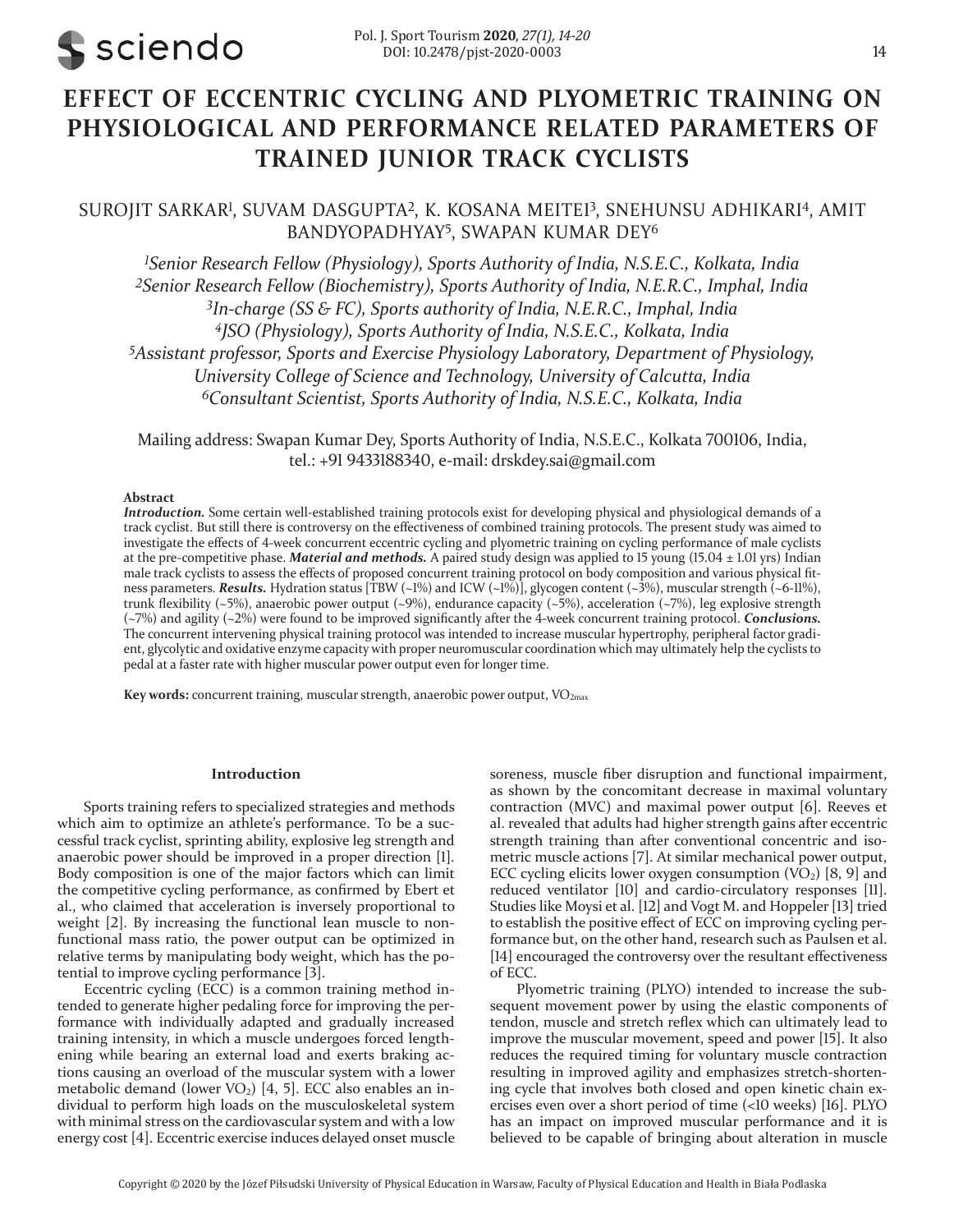activation, neural activation and faster force generation [17]. PLYO improves power through increased neural drive, changes in muscle coordination, changes in the muscle tendon complex and changes in muscle size and architecture [17]. Plyometrics also showed to increase the cross-sectional areas of both type I and type II muscle fibers [18] without any change to the myosin heavy chain ratios [19]. Increased muscle preparatory activity and muscle activation were also found, leading to plyometrics possibly even preventing injury [17].

Studies reported the effects of either eccentric cycling [12, 13] or plyometric training [16] on cyclists separately. However, no studies were found which could clarify the effectiveness of combined eccentric and plyometric training protocol, and the pre-competitive efficacy of the combined training was still unclear. Moreover, there are still controversies whether the repeated bouts of eccentric and plyometric training can lead to functional impairment for the performance gain or not. Therefore, the present study was aimed to investigate the effects of 4-week concurrent eccentric cycling and plyometric training on cycling performance at the pre-competitive phase. The study was further aimed not only to eradicate the conflict regarding the effects of ECC on the performance of cyclists but also to establish the relationship between physical fitness parameters and different components of body composition profile.

# **Material and methods**

# *Subjects*

The present study was conducted on junior Indian male track cyclists  $(n = 15)$ . The training protocol was implemented at the beginning of the pre-competitive phase. Cyclists were divided into two groups, i.e., before intervention  $(n = 15)$  and after intervention ( $n = 15$ ). All the subjects had a minimum of 4 years of professional experience as cyclists in at least state level competitions. They demonstrated similar socio-economic status and dietary habits and got trained in similar environmental/ climatic conditions, which made them homologous in nature. Athletes were clinically examined before commencement of the test and only the medically fit ones were chosen as subjects for the present study. A written informed consent was obtained from each subject and the study protocol conforms to the ethical guidelines of the Declaration of Helsinki, 1975. Institutional ethical clearance was also obtained prior to the beginning of the study.

## *Sample size calculation*

Sample size was calculated by using PS Power and Sample Size Calculation version 2.1.30, where type-I error probability was 0.05 and power was 0.8. The difference in population means was 2.7 and the standard deviation of differences in the response of matched pairs was 0.9. Therefore, the calculated sample size was 4 subjects only. However, considering a maximum of 50% dropout, 6 subjects needed to be recruited. However, to be safe-sided, 15 subjects were recruited in the present investigation [20].

# *Combined training protocol*

The formulation and implementation of concurrent repeated ECC and PLYO protocol was done by the qualified coaches of Sports Authority of India under the supervision of scientific experts. All fifteen track cyclists went through a set of body composition and physical fitness assessments before and after completing the 4-week intensified training.

ECC training for 1 hr and PLYO training for 30 mins were commonly given in both the morning and evening session, where the morning session consisted of PLYO (set-1) and the evening session took PLYO (set-2). Each training session began with a 10 min warm-up of stretching, bending and slow running and ended up with a brief cool down session. After every set,  $\overline{2}$ min complete rest was given to the subjects.

**ECC Protocol**: Subjects performed the ECC protocol on a bicycle ergometer (Ergoline, VIA sprint 150P, Germany) and the heart rate was monitored by Polar heart rate monitor (Polar RS800CX, Polar Electro OY, Kempele, Finland). After adjusting the seat height, every cyclist was asked to pedal without any load for the first 2 mins for familiarization with the bicycle. Then they were instructed to pedal at the speed of 40 rpm for the given time frame. Training intensity was applied according to the age-predicted HRmax (varying from 76% to 95% HRmax) in both training sessions (details given in Table 1). Participants were reported to the laboratory 30 mins prior to the test and the ambient temperature was maintained at 20°C with relative humidity of 50-60%.

The Borg Category-Ratio scale (CR10 scale) which is considered both valid and reliable at measuring perceived exertion or pain was used to fix the target intensity. The participants were asked to perform ECC at an intensity starting at 4 (moderate to strong) in the first sessions, and increasing to 7 (very strong) in the last sessions [21].

| <b>Week</b>       | <b>PLYO</b> sets           | Week 1                    | Week 2                                  | Week 3                    | Week 4                                 |
|-------------------|----------------------------|---------------------------|-----------------------------------------|---------------------------|----------------------------------------|
|                   | Single leg push-off        | $3$ sets $\times$ 8 rep.  | $3$ sets $\times$ 9 rep.                | $3$ sets $\times$ 10 rep. | $3$ sets $\times$ 10 rep.              |
|                   | Box jump                   | $3$ sets $\times$ 5 rep.  | $3$ sets $\times$ 6 rep.                | $3$ sets $\times$ 6 rep.  | $3 \text{ sets} \times 7 \text{ rep.}$ |
|                   | Depth jump                 | $3$ sets $\times$ 5 rep.  | $3$ sets $\times$ 6 rep.                | $3$ sets $\times$ 6 rep.  | $3 \text{ sets} \times 7 \text{ rep.}$ |
| SET-1             | Squat jump                 | $3$ sets $\times$ 12 rep. | $3$ sets $\times$ 12 rep.               | $3$ sets $\times$ 12 rep. | $3$ sets $\times$ 12 rep.              |
| (morning session) | Wave squat                 | $3$ sets $\times$ 5 rep.  | $3 \text{ sets} \times 5 \text{ rep}$ . | $3$ sets $\times$ 5 rep.  | $3$ sets $\times$ 5 rep.               |
|                   | Multiple box-to-box jumps  | 5 times                   | 5 times                                 | 6 times                   | 6 times                                |
|                   | Foot contracts             | 100 times                 | 115 times                               | 130 times                 | 140 times                              |
|                   | Standing jump over barrier | $3$ sets $\times$ 5 rep.  | 4 sets $\times$ 5 rep.                  | 4 sets $\times$ 6 rep.    | 4 sets $\times$ 6 rep.                 |
|                   | Lateral jump over barrier  | $3$ sets $\times$ 5 rep.  | 4 sets $\times$ 5 rep.                  | 4 sets $\times$ 6 rep.    | 4 sets $\times$ 6 rep.                 |
| <b>SET-2</b>      | Double leg hops            | 3 times                   | 3 times                                 | 3 times                   | 3 times                                |
| (evening session) | 5-5-5 squat                | 3 times                   | 3 times                                 | 4 times                   | 4 times                                |
|                   | Front cone hops            | 4 cones $\times$ 5 times  | 4 cones $\times$ 5 times                | 4 cones $\times$ 5 times  | 4 cones $\times$ 5 times               |
|                   | Box jump                   | $3$ sets $\times$ 5 rep.  | 4 sets $\times$ 5 rep.                  | 4 sets $\times$ 5 rep.    | 4 sets $\times$ 5 rep.                 |
|                   | Foot contracts             | 100 times                 | 115 times                               | 130 times                 | 140 times                              |

**Table 2.** Details of 4-week plyometric (PLYO) training protocol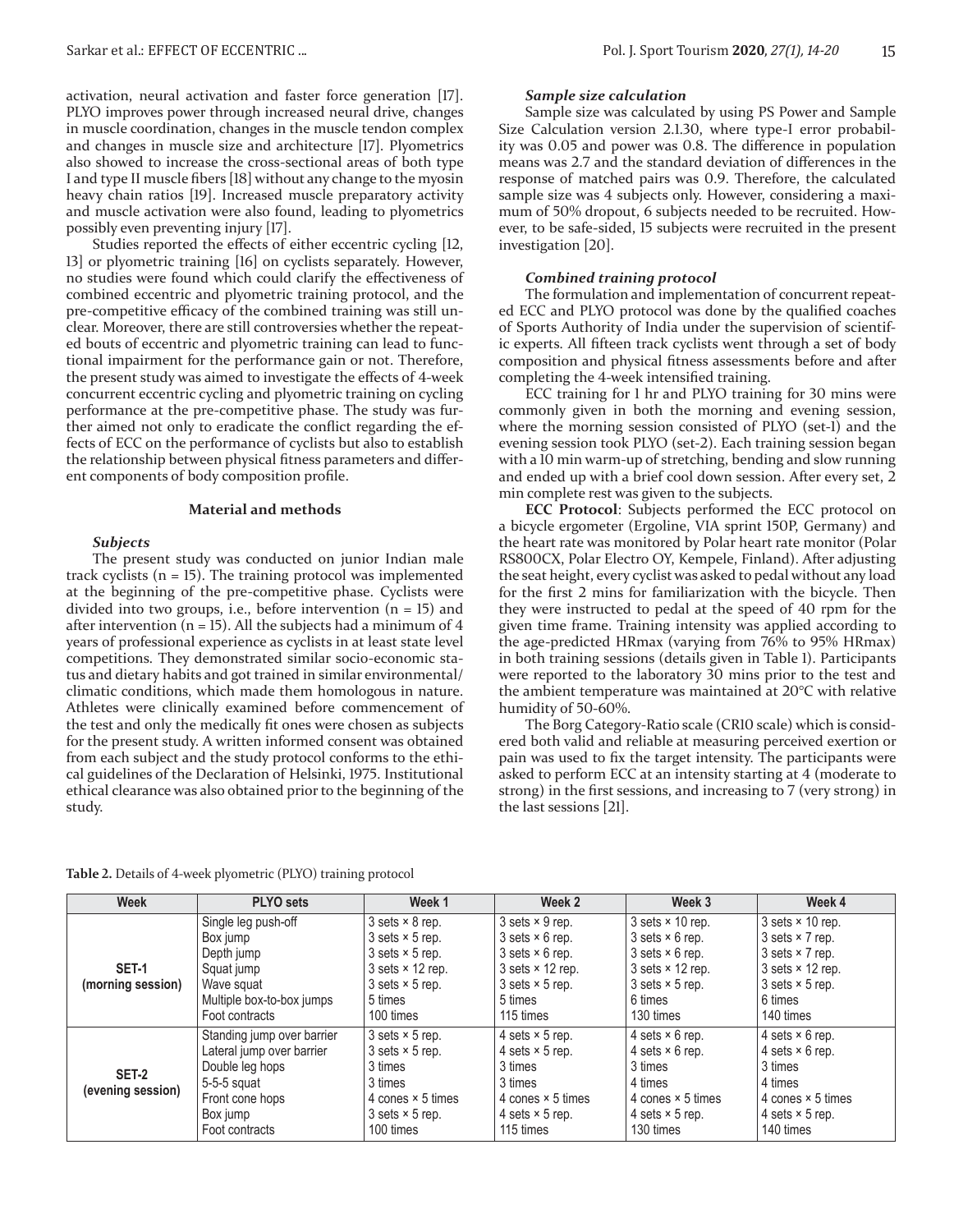| Week          | <b>ECC</b>       | <b>Borgs</b> | <b>Aerobic interval</b>             |                                     |  |  |
|---------------|------------------|--------------|-------------------------------------|-------------------------------------|--|--|
|               |                  | <b>CR10</b>  | (1st session)                       | (2nd session)                       |  |  |
|               | $5 \times 2$ min | 4            | $4 \times 12$ min<br>(76-80% HRmax) | $4 \times 15$ min<br>(76-80% HRmax) |  |  |
| $\mathcal{P}$ | $6 \times 2$ min | 5            | $4 \times 12$ min<br>(81-85% HRmax) | $4 \times 15$ min<br>(81-85% HRmax) |  |  |
| 3             | $7 \times 2$ min | 6            | $4 \times 12$ min<br>(86-90% HRmax) | $4 \times 15$ min<br>(86-90% HRmax) |  |  |
| 4             | $8 \times 2$ min |              | $4 \times 12$ min<br>(91-95% HRmax) | $4 \times 15$ min<br>(91-95% HRmax) |  |  |

**Table 1.** Details of 4-week eccentric cycling (ECC) training protocol

**PLYO Protocol**: The PLYO protocol was employed daily for six days a week for 4 weeks (details given in Table 2). Two different sets of PLYO exercises for lower limbs were done in morning and evening sessions and the intensity of training was gradually increased every week. Every PLYO session consisted of (4 sets x 6 repetitions) backward throw, overhead throw and trunk rotation together for balanced musculature and strength development.

#### *Anthropometric measurement*

Standing height (cm) was measured to the nearest 0.1 cm using a digital Seca Alpha stadiometer, and body weight (kg) was measured to the nearest 0.1 kg with the use of the calibrated digital Seca Alpha weighing scale (model 770) [22]. Handgrip strength (kg), relative back strength and trunk flexibility (cm) were measured with the help of the digital handgrip dynamometer, back strength dynamometer and sit-reach box (flexometer), respectively [23].

#### *Estimation of body composition*

Body composition was analyzed by using Multi-Frequency Bioelectrical Impedance Analyzer (MF-BIA). Basal metabolic rate (BMR), total body water (TBW), extracellular water (ECW), intracellular water (ICW), total body potassium (TBK), total body calcium (TBCa), minerals and glycogen content were assessed through the analyzer by using four different frequencies (5, 50, 100 and 200 KHz) against an alternate current of 0.2 mA to create the total body electrical impedance, and the measurements were recorded following the standard testing manual of Maltron International (Maltron Bioscan 920 – II operating system and service manual) [24].

#### *Measurement of maximal aerobic capacity (VO2max)*

VO2max was predicted using the modified 20m multistage shuttle run test (or Beep test) [24]. Athletes had to maintain the running speed over the 20m distance with the increasing frequency of 'beep' sound. The final estimation of  $VO<sub>2max</sub>$  was obtained from the shuttle scores by using a standard chart of Beep test.

#### *Determination of anaerobic power*

Running based Anaerobic Sprint Test (RAST) was done to measure power output of the athletes [24]. Six consecutive sprints were done with maximum acceleration and 10 sec interval after each sprint. Each sprint time was recorded with the use of the Brower timing gate system (Brower Timing Systems, USA).

#### *Determination of motor ability variables*

Measurement of motor ability variables was accomplished via testing 6 x 10 m shuttle run, 30 m flying start and vertical jump to assess agility, acceleration and explosive leg strength, respectively. In 6 x 10 m shuttle run, athletes sprinted as fast as possible to reach the opposite lines marked 10 m apart from both directions. Timing was started with the beginning of the 1st shuttle and stopped when the athlete's torso crossed the line on returning from the 6<sup>th</sup> sprint. Sprinting time was recorded by using a stopwatch [25].

In 30 m flying start, two cones were placed 30 m apart and another cone was placed 15 m away from the starting cone. This extra 15 m distance enabled the athletes to accelerate so that they could cover the actual 30 m distance at their maximum speed [26]. Each sprinting time was recorded by using the Brower timing gate system (Brower Timing Systems, USA).

In the vertical jump (VJ) test, athletes were asked to stand side to a wall by keeping feet remaining on the ground, reach up as high as possible with one hand and mark the wall with the tip of the finger (M1). From a static position, the athlete jumped as high as possible and marked the wall with chalk on his finger (M2). The distance between M1 and M2 was measured to the nearest 0.1 cm [26].

#### *Measurement of hemoglobin level*

Blood samples were obtained from the antecubital vein under random conditions. Immediately after blood collection, hemoglobin (Hb) measurement was performed following the standard procedure of Bozkaya et al. [27] by using a Beckman Coulter Gen S automated hematology analyzer (Beckman Coulter Inc., Fullerton, CA, USA).

#### *Statistical Analysis*

Statistical analysis was done by with the use of the Statistical Program for the Social Sciences (SPSS) version 16.0 for Windows (SPSS Inc., Chicago, Il, USA). All values were expressed as means  $\pm$  standard deviation (SD). The assumption of normality was verified using the Shapiro-Wilk W-test. Differences between means of pre- and post-training groups for all variables were determined using paired sample t-test with two-tailed significance at 95% confidence interval.

**Table 3.** Comparison of general anthropometric parameters between pre- and post-training groups of male cyclists

| <b>Parameters</b> | Before intervention ( $n = 15$ ) | After intervention ( $n = 15$ ) | Level of sig. | t value | % change            |
|-------------------|----------------------------------|---------------------------------|---------------|---------|---------------------|
| Age (yrs)         | $15.04 \pm 1.01$                 | $15.27 \pm 0.73$                | $0.102$ (NS)  | 1.750   | $(1)$ 1.53          |
| Body height (kg)  | $166.85 \pm 6.19$                | $167.20 \pm 5.52$               | $0.207$ (NS)  | 1.322   | $(1)$ 0.21          |
| Body weight (cm)  | $57.93 \pm 4.45$                 | $57.90 \pm 4.34$                | $0.902$ (NS)  | 0.126   | $(\downarrow)$ 0.05 |
| <b>BMR</b>        | $1787.73 \pm 101.30$             | $1788.13 \pm 99.04$             | $0.898$ (NS)  | 0.131   | $($ 1) 0.02         |

Values are expressed as (mean  $\pm$  SD), NS = not significant.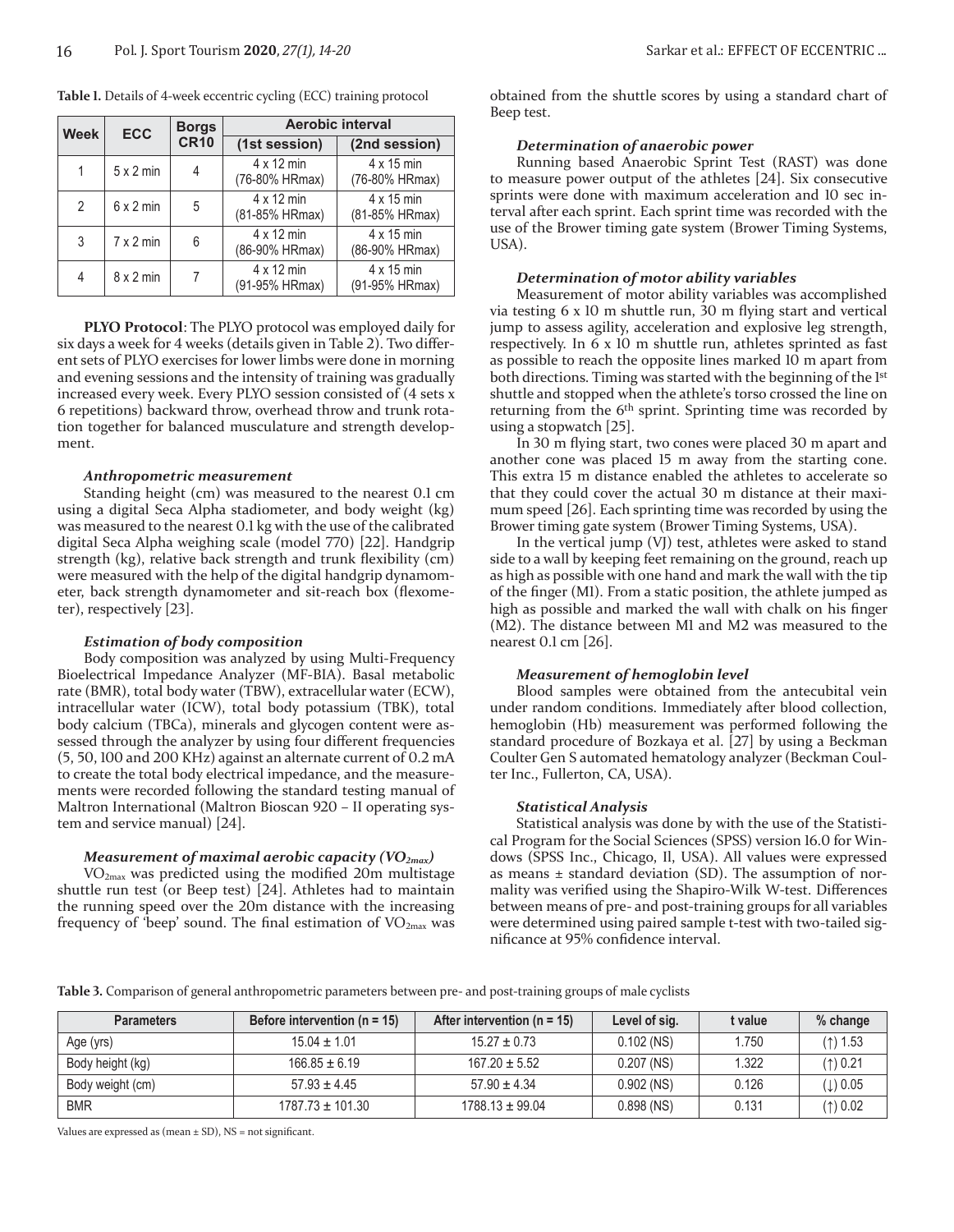|  |  | Table 4. Comparison of body composition indices between pre- and post-training groups of male cyclistri |  |
|--|--|---------------------------------------------------------------------------------------------------------|--|
|  |  |                                                                                                         |  |

| <b>Parameters</b>     | Before intervention ( $n = 15$ ) | After intervention ( $n = 15$ ) | Level of sig. | t value | % change                |
|-----------------------|----------------------------------|---------------------------------|---------------|---------|-------------------------|
| FFM %                 | $83.27 \pm 4.45$                 | $84.50 \pm 4.88$                | $0.118$ (NS)  | 1.667   | $($ $\uparrow$ $)$ 1.48 |
| Fat %                 | $16.73 \pm 4.45$                 | $15.50 \pm 4.88$                | $0.118$ (NS)  | 1.667   | $(\downarrow)$ 7.35     |
| TBW (%)               | $59.72 \pm 3.00$                 | $60.55 \pm 2.80$                | $0.001***$    | 4.319   | $($ $\uparrow$ $)$ 1.39 |
| TBW/kg body weight    | $1.04 \pm 0.11$                  | $1.05 \pm 0.10$                 | $0.019**$     | 2.641   | $($ $\uparrow)$ 0.96    |
| TBW/FFM               | $0.72 \pm 0.03$                  | $0.72 \pm 0.03$                 | $0.995$ (NS)  | 0.007   |                         |
| ECW (%)               | $35.40 \pm 2.54$                 | $34.66 \pm 2.30$                | $0.007**$     | 3.140   | $(\downarrow)$ 2.09     |
| ECW/kg body weight    | $0.61 \pm 0.06$                  | $0.60 \pm 0.06$                 | $0.037*$      | 2.307   | $(\downarrow)$ 1.64     |
| <b>ECW/FFM</b>        | $0.43 \pm 0.03$                  | $0.41 \pm 0.03$                 | $0.005**$     | 3.319   | $(\downarrow)$ 4.65     |
| $ICW (\%)$            | $64.60 \pm 2.54$                 | $65.34 \pm 2.30$                | $0.007**$     | 3.140   | $($ $\uparrow$ $)$ 1.15 |
| ICW/kg body weight    | $1.12 \pm 0.12$                  | $1.14 \pm 0.10$                 | $0.094$ (NS)  | 1.794   | $($ $\uparrow$ $)$ 1.78 |
| <b>ICW/FFM</b>        | $0.78 \pm 0.06$                  | $0.78 \pm 0.06$                 | $0.781$ (NS)  | 0.284   |                         |
| ECW/ICW               | $0.55 \pm 0.06$                  | $0.53 \pm 0.06$                 | $0.008**$     | 3.121   | $(\downarrow)$ 3.64     |
| TBK (gm)              | $123.73 \pm 11.15$               | $124.03 \pm 10.69$              | $0.363$ (NS)  | 0.941   | $($ $\uparrow)$ 0.24    |
| TBCa (gm)             | $863.93 \pm 142.33$              | $880.00 \pm 154.24$             | $0.059$ (NS)  | 2.054   | $($ $\uparrow$ $)$ 1.86 |
| Mineral (kg)          | $3.50 \pm 0.37$                  | $3.53 \pm 0.33$                 | $0.312$ (NS)  | 1.049   | $($ $\uparrow)$ 0.86    |
| Glycogen content (gm) | $440.00 \pm 41.01$               | $453.40 \pm 42.28$              | $0.002**$     | 3.896   | $($ $\uparrow$ $)$ 3.04 |
| $Hb$ (mg/dl)          | $13.47 \pm 0.86$                 | $13.33 \pm 0.70$                | $0.099$ (NS)  | 1.769   | $(\downarrow)$ 1.04     |

Values are expressed as (mean ± SD),  $* = p < 0.05$ ,  $** = p < 0.01$ ,  $*** = p < 0.001$ , NS = not significant, FFM = fat free mass, TBW = total body water, ECW = extracellular water, ICW = intracellular water, TBK = total body potassium, TBCa = total body calcium, Hb = hemoglobin content.

**Table 5.** Comparison of physical fitness parameters between pre- and post-training groups of male cyclists

| <b>Parameters</b>               | Before intervention ( $n = 15$ ) | After intervention ( $n = 15$ ) | Level of sig. | t value | % change                 |
|---------------------------------|----------------------------------|---------------------------------|---------------|---------|--------------------------|
| <b>RBS</b>                      | $1.23 \pm 0.09$                  | $1.36 \pm 0.10$                 | $0.000***$    | 4.666   | $($ $\uparrow$ $)$ 10.57 |
| $HGS-R$ (kg)                    | $43.00 \pm 5.07$                 | $45.40 \pm 5.99$                | $0.004**$     | 3.485   | $($ $\uparrow$ $)$ 5.58  |
| HGS-L (kg)                      | $41.07 \pm 4.62$                 | $44.53 \pm 4.75$                | $0.002**$     | 3.879   | $($ $\uparrow$ $)$ 8.42  |
| Flexibility (cm)                | $25.87 \pm 3.23$                 | $27.27 \pm 3.79$                | $0.012*$      | 2.881   | (†) 5.41                 |
| $VO2max$ (ml.kg-1.min-1)        | $51.66 \pm 3.08$                 | $54.04 \pm 2.42$                | $0.000***$    | 10.840  | $($ $\uparrow$ $)$ 4.61  |
| $R_{absolute}$ (watt)           | $538.13 \pm 121.42$              | $583.53 \pm 119.41$             | $0.000***$    | 5.846   | $($ $\uparrow$ $)$ 8.44  |
| R <sub>relative</sub> (watt/kg) | $9.29 \pm 2.14$                  | $10.10 \pm 2.03$                | $0.000***$    | 4.664   | (1) 8.72                 |
| Acceleration (sec)              | $3.68 \pm 0.33$                  | $3.93 \pm 0.32$                 | $0.000***$    | 5.265   | $($ $\uparrow$ $)$ 6.79  |
| Explosive leg strength (cm)     | $51.73 \pm 4.17$                 | $55.33 \pm 4.62$                | $0.000***$    | 8.290   | $($ $\uparrow$ $)$ 6.96  |
| Agility (sec)                   | $14.66 \pm 0.47$                 | $14.89 \pm 0.40$                | $0.009**$     | 3.028   | (†) 1.57                 |

Values are expressed as (mean ± SD), \* = p < 0.05, \*\* = p < 0.01, \*\*\* = p < 0.001; RBS = relative back strength, HGS-R = hand grip strength (left), HGS-L = hand grip strength (left), Rabsolute  $=$  absolute peak anaerobic power output,  $R_{relative}$  = relative peak anaerobic power output.

#### **Results**

Table 3 reveals the comparative assessment of general anthropometric characteristics of male cyclists. All the parameters were found to be slightly altered between before and after intervention; however, this alteration was statistically insignificant.

Table 4 depicts the comparison of body composition indices of male cyclists. Total body water (TBW) ( $p < 0.001$ ), TBW/ weight ( $p < 0.01$ ), intracellular water (ICW) ( $p < 0.01$ ) and glycogen ( $p < 0.01$ ) were found to be significantly higher in after intervention group. On the other hand, extracellular water (ECW), ECW/weight, ECW/FFM and ECW/ICW were found to be lower in post-training group at  $p < 0.01$  significance level except ECW/weight (p < 0.05). Other parameters did not show any significant variation between the groups.

Table 5 shows the result of comparison between before and after intervention groups for physical fitness variables of male cyclists. Relative back strength, handgrip strength, flexibility,  $VO<sub>2max</sub>$ , absolute peak anaerobic power  $(R<sub>absolute</sub>)$ , relative peak anaerobic power  $(R_{relative})$  and vertical jump were found to be higher in post-training group at different statistically significant levels. In turn, 30 m flying start and 6 x 10 m shuttle run were found to be significantly lower in post-training groups.

#### **Discussion**

Track cycling events mostly last between 62 and 300 sec. Some of them require a higher activation of neuromuscular coordination along with higher recruitment of fast-twitch muscle fibers [4]. Track cyclists also need higher agility, leg explosive strength,  $VO_{2max}$  and anaerobic power output for better cycling performance [28]. In the case of the present study, the concurrent training protocol was intended to improve the hydration status [TBW  $(-1%)$  and ICW  $(-1%)$ ], glycogen content  $(-3%)$ , muscular strength including back and grip strength (~6-11%), trunk flexibility (~5%), leg explosive strength (~7%), aerobic/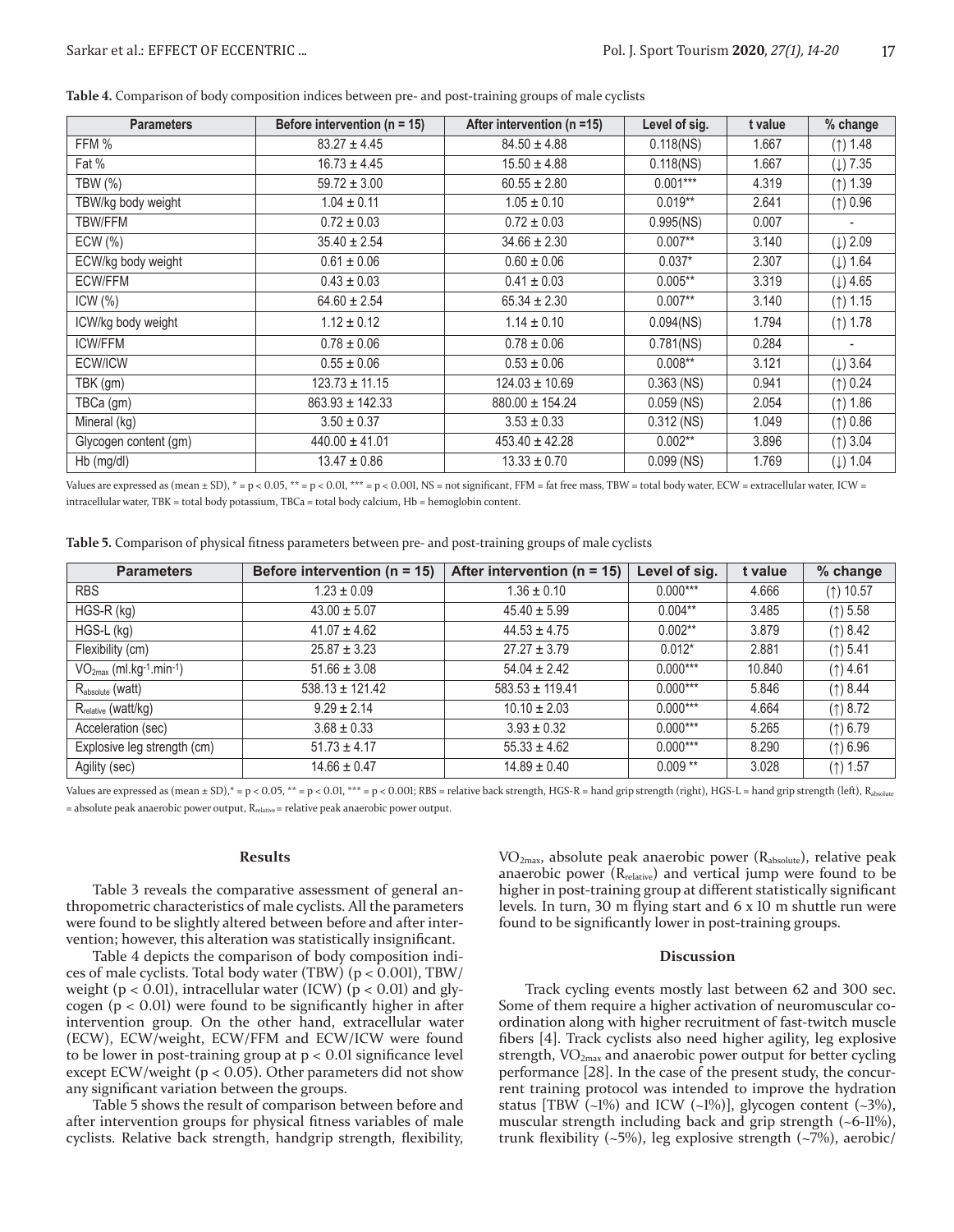endurance capacity (~5%), absolute and relative anaerobic power output ( $\sim$ 9%), acceleration ( $\sim$ 7%) and agility ( $\sim$ 2%) of junior track cyclists.

White and Ford [29] outlined the importance of body fluids (hydration status) during cycling events and predicted its effect on energy output to constraints  $VO<sub>2max</sub>$ . A significant increase in TBW% ( $p < 0.001$ ) and ICW% ( $p < 0.01$ ) between before and after intervention groups of cyclists was found in the present study. The finding corroborates with the study of Mala et al. [30], where subsequent increases in ICW (56.4% of TBW in females and 59.6% in males) were reported due to controlled sports training, which will correspond to an increase in active mass and musculature. Silva et al. [31] reported a positive correlation of TBW and ICW with upper body power and forearm maximal strength, which just validates the improved result of isokinetic strength of handgrip and back muscles in the cyclists under investigation.

Except the alterations in extracellular and intracellular water, a significant ( $p < 0.001$ ) increase in glycogen (3%) was noted in the post-training period, which might be due to the improved rate of glycogen resynthesis and refilling by carbohydrate-rich diet (over 60%) [32]. The present finding is in agreement with the study of Burgomaster et al. [33], where an increase in resting glycogen content was reported with a concomitant reduction in glycogen utilization during the high-intensity exercise. It was concluded that an increase in protein content of GLUT4 in a human skeletal muscle is a probable reason for significantly altered fluid balance and glycogen store [33]. Saltin and Karlsson [34] also showed that the rate of muscle glycogen utilization was exponentially and positively related to exercise intensity.

Improvements in RBS (10.6%) and handgrip strength in both hands (5.6% and 8.4%) in the present study were in agreement with the earlier findings of Isner-Horobeti et al. [4]. The rapid increase in muscular strength was attributed to muscular hypertrophy due to eccentric resistance training which may lead to the development in both type I and type II (particularly type IIa and type IIx) muscle fibers [4, 35, 36]. On the other hand, the improvement in agility (1.5%) and acceleration (6.4%) might indicate the effects of concurrent training on neuromuscular coordination [35]. Widrick et al. [36] also reported a similar observation after a plyometric session where improvements in leg press, vertical jump and 6 x 5 m shuttle run were found. In turn, Neumann et al. [37] reported the potential power of muscles to be particularly dependent on fatigue-resistant slow-twitch fibers. As Kwon and Park [38] stated, eccentric muscle work recruits a larger area of the cortex, which is a complex work fully dependent on the neuromuscular adjusting [38]. Alteration in neuromuscular status through resistance training may result in either greater muscle fiber recruitment or an increase in the firing frequency of the motor units [39].

Long-term endurance power (aerobic metabolism prevails) is important as it potentiates muscular peak force throughout the cycling competition [37]. In the present study, a significant increase in  $VO_{2max}(4.6\%)$  was found in the post-training group of cyclists, which is in line with the findings of other researchers [28, 40]. An increase in the peripheral factor gradient, i.e., muscle capillary and mitochondrial density might be one of the factors responsible for improving VO<sub>2max</sub> after an intensive training period [41]. However, Raastad et al. [42] depicted a negative role of a longer period of concurrent training on  $VO_{2max}$ . In turn, Fagard et al. [42] and Fananapazir et al. [44] identified changes in left ventricular mass (LVM) along with mass-to-volume ratio and increased end-diastolic volume as the adaptive characteristics of competitive cyclists to meet the increased oxygen demand during a cycling event.

The highest power output  $(W_{max})$  was identified as one of the principle predictors of cycling performance [45]. In the current study, Rabsolute and Rrelative revealed the effectiveness of concurrent training  $(p < 0.001)$  with a respective improvement by 8.4% and 8.7%. It may result from a higher activity level of glycolytic enzymes in cyclists than in any other athletes, which made track cyclists more prone to adapt higher anaerobic power output [37]. A few other studies depict a similar improvement in anaerobic power output even at lactate threshold (LT) point in sedentary men [46] and in well-trained cyclists [28]In the present study, static and explosive muscle strength, anaerobic power output and endurance capacity improved in a similar trend and did not affect the hydration status and body weight. Therefore, it may prove that functional impairment caused by repeated bouts of eccentric and plyometric training did not take place in this particular concurrent training intervention.

The present study does not have any control data to compare with the rate of change taking place among the cyclists due to the concurrent study protocol. The study does not include various submaximal training intensities of the concurrent training modalities and that can ultimately limit the findings. The study is again limited to checking muscle damage indices but there are still queries whether repeated prolonged bouts of plyometric and eccentric exercise may actually have a protective effect on attenuating muscle damage or not.

# **Conclusion**

The present 4-week intervention protocol of concurrent eccentric cycling and plyometric training at the pre-competitive phase was intended to improve the hydration status [TBW (~1%) and ICW  $(-1\%)$ ], glycogen content  $(-3\%)$ , muscular strength including back and grip strength (~6-11%), trunk flexibility (~5%), leg explosive strength (~7%), aerobic/endurance capacity  $(-5\%)$ , absolute and relative anaerobic power output  $(-9\%)$ , acceleration  $(-7%)$  and agility  $(-2%)$  of junior track cyclists in a synchronized responsive manner. The overall improvement may stem from increased muscular hypertrophy, peripheral factor gradient, glycolytic and oxidative enzyme capacity with proper neuromuscular coordination, which ultimately helps the cyclists to pedal faster with higher muscular power output even for longer time. The present findings could be useful to cyclists in formulating a systematic conditioning training programme as per physiological demands and in reducing the chances of overtraining and injury throughout the training session.

#### **References**

- 1. Majumdar P., Sivaprakasam S. (2014). Effect of training load on some hormonal, hematological and biochemical profile of male cyclists. *Annals of Applied Sport Science* 2(2), 01-12.
- 2. Ebert T.R., Martin D.T., McDonald W., Victor J., Plummer J.,Withers R.T. (2005). Power output during women's World Cup road cycle racing. *European Journal of Applied Physiology* 95(5), 529-536. DOI: 10.1007/s00421-005-0039-y.
- 3. Haakonssen E., Barras M., Burke L.M., Jenkins D.G., Martin D.T. (2015). Body composition in female road and track endurance cyclists: Normative values and typical changes in female road and track endurance cyclists. *European Journal of Sports Science* 16(6), 645-653. DOI: 10.1080/17461391.2015.1084538.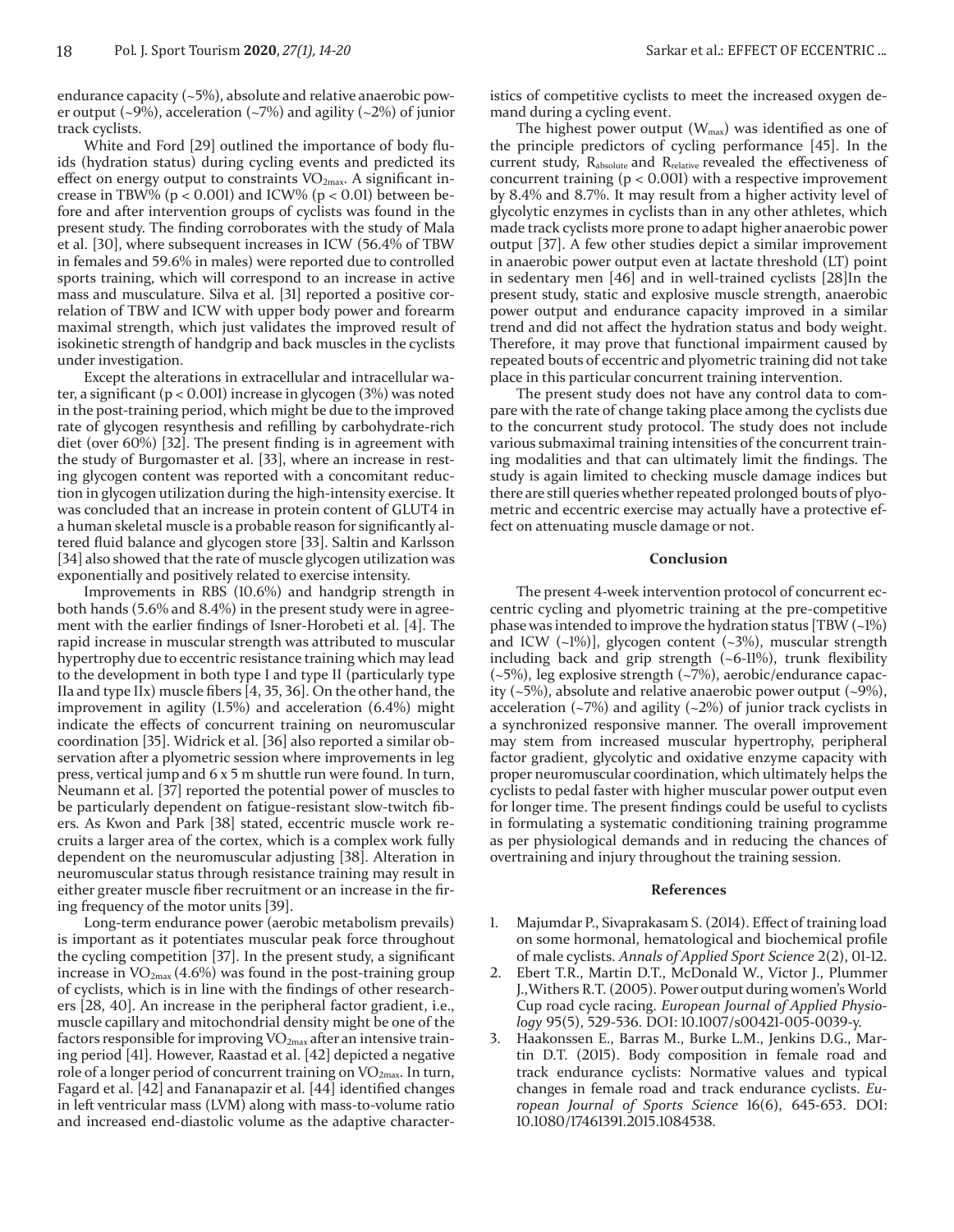- 4. Isner-Horobeti M.E., Dufour S.P., Vautravers P., Geny B., Coudeyre E., Richard R. (2013). Eccentric exercise training: modalities, applications and perspectives. *Sports Medicine* 43, 483-512.
- 5. Kristoffersen M., Gundersen H., Leirdal S., Iversen V.V. (2014). Low cadence interval training at moderate intensity does not improve cycling performance in highly trained veteran cyclists. *Frontiers in Physiology* 31(5), 34.
- 6. Hody S., Croisier J.L., Bury T., Rogister B., Leprince P. (2019). Eccentric Muscle Contractions: Risks and Benefits. *Frontiers in Physiology* 10, 536. DOI: 10.3389/fphys.2019.00536.
- 7. Reeves N.D., Maganaris C.N., Longo S., Narici M.V. (2009). Differential adaptations to eccentric versus conventional resistance training in older humans. *Experimental Physiology*  94(7), 825-833.
- 8. Dufour S.P., Lampert E., Doutreleau S., Lonsdorfer-Wolf E., Billat V.L., Piquard F., Richard R. (2004). Eccentric cycle exercise: training application of specific circulatory adjustments. *Medicine and Science in Sports and Exercise* 36(11), 1900-6. DOI: 10.1249/01.mss.0000145441.80209.66.
- 9. Perrey S., Betik A., Candau R., Rouillon J.D., Hughson R.L. (2001). Comparison of oxygen uptake kinetics during concentric and eccentric cycle exercise. *Journal of Applied Physiology* 91(5), 2135-42. DOI: 10.1152/jappl.2001.91.5.2135.
- 10. Lechauve J.B., Perrault H., Aguilaniu B., Isner-Horobeti M.E., Martin V., Coudeyre E., Richard R. (2014). Breathing patterns during eccentric exercise. *Respiratory Physiology and Neurobiology* 202, 53-8.
- 11. Bonde-Petersen F., Knuttgen H.G., Henriksson J. (1972). Muscle metabolism during exercise with concentric and eccentric contractions. *Journal of Applied Physiology* 33(6), 792-5.
- 12. Moysi J.S., Garcia-Romero J.C., Alvero-Cruz J.R., Vicente-Rodriguez G., Ara I., Dorado C., Calbet J.A.L. (2005). Effects of eccentric exercise on cycling efficiency. *Canadian Journal of Applied Physiology* 30(3), 259-275. DOI:10.1139/ h05-119.
- 13. Vogt M., Hoppeler H. (2014). Eccentric exercise mechanisms and effects when used as training regime or training adjunct. *Journal of Applied Physiology* 116(11), 1446-1454.
- 14. Paulsen G., Eidsheim H.Ø., Helland C., Seynnes O., Solberg P.A., Rønnestad B.R. (2019). Eccentric cycling does not improve cycling performance in amateur cyclists. *PLoS ONE* 14 (1), e0208452. DOI:10.1371/journal. pone.0208452.
- 15. Grerstner L. (2007). *The effect of plyometric training on the performance of cyclists*. Master degree thesis. Sports Science. Stellenbosch University.
- 16. Markovic G., Mikulic P. (2010). Neuro-musculoskeletal and performance adaptations to lower-extremity plyometric training. *Sports Med*icine 40(10), 859-895.
- 17. Chimera N.J., Swanik K.A., Swanik C.B., Straub S.J. (2004). Effects of plyometric training on muscle-activation strategies and performance in female athletes. *Journal of Athletic Training* 39(1), 24-31.
- 18. Potteiger J.A., Lockwood R.H., Haub M.D., Dolezal B.A., Almuzaini K.S., Schroeder J.M., Zebas C. (1999). Muscle power and fiber characteristics following 8 weeks of plyometric training. *Journal of Strength and Conditioning Research*  13(3), 275-9.
- 19. Pellegrino J., Ruby B.C., Dumke C.L. (2016). Effect of plyometrics on the energy cost of running and MHC and titin isoforms. *Medicine and Science in Sports and Exercise* 48(1), 49-56.
- 20. Clark B., Costa V.P., O'Brien B.J., Guglielmo L.G., Paton C.D. (2014). Effects of a seven day overload-period of highintensity training on performance and physiology of competitive cyclists. *PLoS ONE* 9(12), e115308. DOI: 10.1371/ journal.pone.0115308.
- 21. Borg G. (1998). *Borg's perceived exertion and pain scales.* Illinois: Human Kinetics.
- 22. Hawes M.R., Martin A.D. (2001). Human body composition. In R. Eston, T. Reilly (eds), Kinanthropometric and exercise physiology laboratory manual: test, procedures and data. Volume 1: anthropometry (pp. 3-53). London: Routledge.
- 23. Debnath M., Roy M., Chatterjee S., Dey S.K. (2016). Body composition profile of elite Indian male and female archers: a comparative study. *International Journal of Health, Physical Education and Computer Science in Sports* 23, 19-25.
- 24. Sarkar S., Debnath M., Chatterjee S., Dey S.K. (2018). Assessment of nutritional status, body composition parameters and physiological profiles of young male taekwondo and wushu players. *International Journal of Sports Science and Medicine* 2(1), 1-7.
- 25. Krasilshchikov O. (2014). Fitness profile of Malaysian adolescent squash players. *Movement, Heath and Exercise* 3, 39- 47.
- 26. Davis B., Bull R., Roscoe J., Roscoe D. (2000). *Physical Education and the study of sport*. 4th ed. UK: London Harcourt Publishers Ltd.
- 27. Bozkaya G., Ozgu E., Karaca B. (2010). The association between estimated average glucose levels and fasting plasma glucose levels. *Clinics* 65(11), 1077-1080.
- 28. Rønnestad B.R., Hansen J., Hollan I., Ellefsen S. (2015). Strength training improves performance and pedaling characteristics in elite cyclists. *Scandinavian Journal of Medicine Science and Sports* 25, e89–e98.
- 29. White J.A., Ford M.A. (1983). The hydration and electrolyte maintenance properties of an experimental sports drink. *British Journal of Sports Medicine* 17, 51-58.
- 30. Malá L., Bunc V., Malý T., Zemanová L. (2008). Current body composition of top senior judokas. *Česká Kinantropologie* 12(3), 85-81.
- 31. Silva A.M., Fields D.A., Heymsfield S.B., Sardinha L.B. (2011). Relationship between changes in total-body water and fluid distribution with maximal forearm strength in elite judo athletes. *Journal of Strength and Conditioning Research* 25(9), 2488-2495.
- 32. Reilly T., Secher N., Snell P., Williams C. (1990). *Physiology of sports*. London: Routledge.
- 33. Burgomaster K.A., Cermak N.M., Phillips S.M. (2007). Divergent response of metabolite transport proteins in human skeletal muscle after sprint interval training and detraining. *American Journal of Physiology-Regulatory, Integrative and Comparative Physiology* 292(5), R1970–R1976.
- 34. Saltin B., Karlsson J. (1971). Muscle glycogen utilization during work of different intensities. In M.B. Pernow, B. Saltin (eds), *Muscle Metabolism During Exercise*, New York: Plenum.
- 35. Mueller M., Breil F.A., Vogt M., Steiner R., Lippuner K., Popp A., et al. (2009). Different responses to eccentric and concentric training in older men and women. *European Journal of Applied Physiology* 107(2), 45-53.
- 36. Widrick J.J., Stelzer J.E., Shoepe T.C., Garner D.P. (2002). Functional properties of human muscle fibers after shortterm resistance exercise training. *American Journal of Phy-*